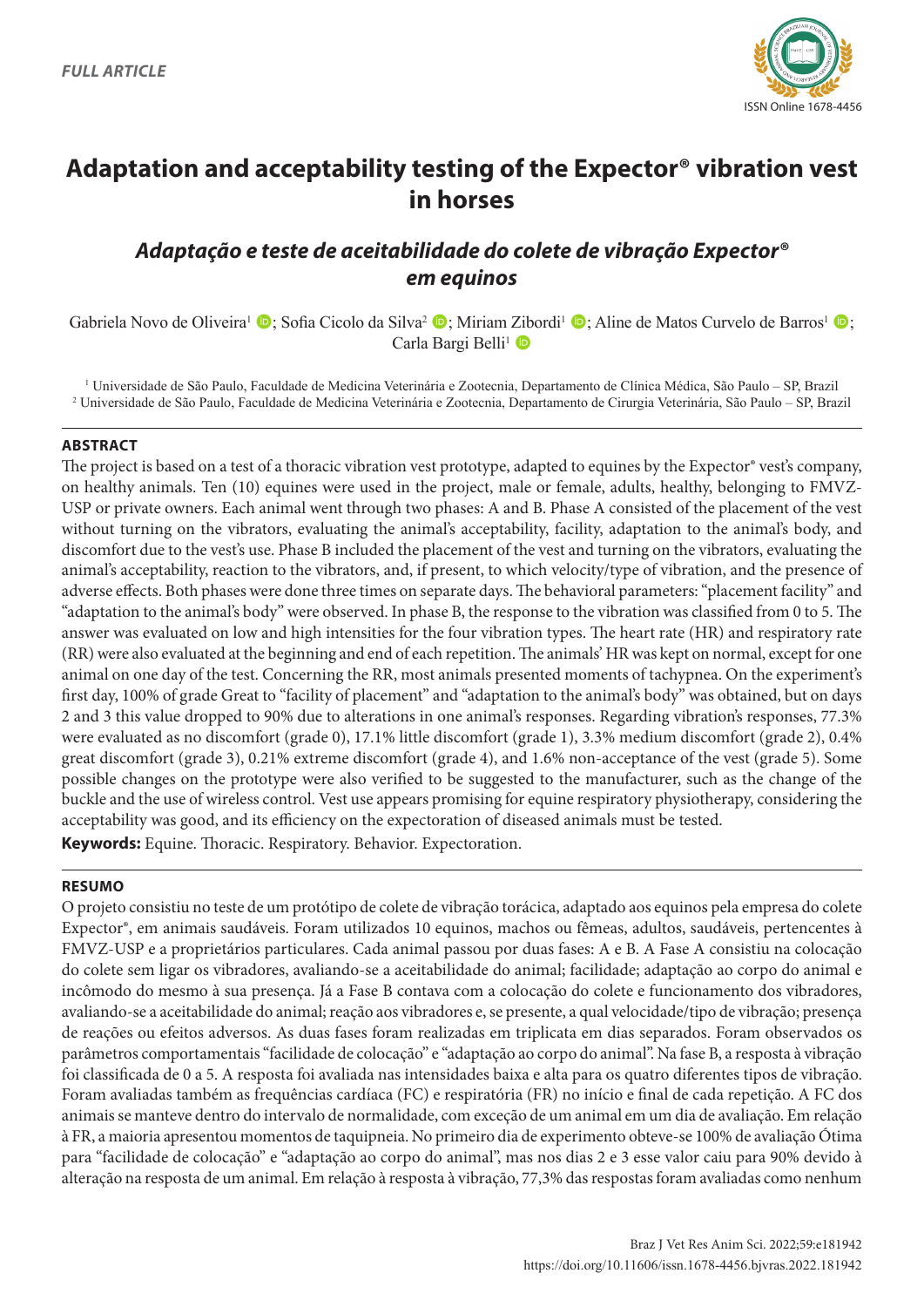incômodo (nota 0), 17,1% pouco incômodo (nota 1), 3,3% médio incômodo (nota 2), 0,4% muito incômodo (nota 3), 0,21% incômodo extremo (nota 4) e 1,6% não aceitação do colete (nota 5). Foram também verificadas algumas possíveis mudanças no protótipo a serem sugeridas ao fabricante, como mudança do tipo de fivela e uso de controle sem fio. A utilização do colete parece ser muito promissora para a fisioterapia respiratória em equinos, visto que a aceitabilidade foi muito boa, devendo-se agora realizar a avaliação de sua eficácia na expectoração de animais enfermos. **Palavras-chave:** Equino. Torácico. Respiratório. Comportamento. Expectoração.

**Correspondence to:** Gabriela Novo de Oliveira Universidade de São Paulo, Faculdade de Medicina Veterinária e Zootecnia, Departamento de Clínica Médica Av. Prof. Dr. Orlando Marques de Paiva, 87 CEP: 05508-270, São Paulo – SP, Brazil e-mail: gabrielanovodeoliveira@gmail.com

Received: February 15, 2021 Approved: November 30, 2021

**How to cite:** Oliveira GN, Silva SC, Zibordi M, Barros AMC, Belli CB. Adaptation and acceptability testing of the Expector® vibration vest in horses. Braz J Vet Res Anim Sci. 2022;59:e181942. https://doi.org/10.11606/ issn.1678-4456.bjvras.2022.181942

#### **Introduction**

Respiratory diseases affect horses of all ages, being responsible for great economic losses, such as the death of the animals, and reduced performance of sport animals (Mazan, 2018; Widmer et al., 2009).

Among respiratory disorders, those that affect the lung, especially infectious and inflammatory ones, usually generate large amounts of mucus and secretions. These, when in large quantities or when elimination is difficult by the animal, besides contributing to the worsening of the clinical condition (cough, dyspnea, difficulty in gas exchange, etc.), can serve as a substrate for secondary bacterial contamination (Dixon & Pirie, 2003). In cases where the management itself causes difficulty in mucociliary transport (as in the case of "shipping fever"), a bacterial infection is also facilitated (Maeda & Oikawa, 2019).

Mucus transport is influenced by temperature, humidity, ventilation pattern, bronchial perfusion, epithelial changes, ATP concentration in the airway surface fluid, mucus properties, position, forced expiration and coughing techniques, and oscillatory techniques (Pieterse & Hanekom, 2018).

In human medicine, the elimination of airway secretions is of great importance in the treatment of respiratory diseases or diseases that predispose to their appearance, such as cystic fibrosis (Hoo et al., 2015). Although there are still controversies about the best techniques for each situation (Strickland, 2015), the action of eliminating secretions assumes even greater importance in hospitalized and/ or bedridden people, who have difficulty in eliminating secretions (Wang et al., 2018).

In humans, depending on the case, the elimination of secretions can be attempted with the use of medications (mucolytics) or physiotherapy techniques. These techniques can be active and performed by the person (postural drainage, forced expiration techniques, positive expiratory pressure with or without oscillation, etc.) or passive, with external manipulation (manual thoracic percussions and vibrocompression), percussive non-invasive ventilation, and, more recently, with the use of chest vibration devices (Hoo et al., 2015; Reychler et al., 2018; Strickland, 2015).

In a pilot study in human patients with cystic fibrosis, the use of physical therapy (positive expiratory pressure with mask and autogenous drainage) before cardiopulmonary tests improved the ventilatory dynamics during the exercises (Vendrusculo et al., 2019).

Manual vibrocompression aims to increase mucociliary transport from the pulmonary periphery to the larger diameter airways (Frownfelter & Dean, 2012), but there is a practical difficulty in maintaining the vibrations at the ideal frequency for this modality, which is below the ideal frequency for the transport of mucus (25 to 35 Hz).

In horses, many diseases would benefit from better respiratory physiotherapy techniques, as the accumulation of secretions is an important part of the physiopathogenesis, but it is usually only treated with mucolytic and antiinflammatory medications (Mazan, 2018; Reuss & Giguère, 2015).

In veterinary medicine, especially in horses, respiratory physiotherapy is still underdeveloped, being mostly restricted to tapping on the animals' thorax, especially in foals, to decrease the secretion adherence to the small airways (Coons et al., 1990; Thomassian & Mikail, 2009), facilitating its expectoration.

There is a single study on horses, with RAO (recurrent airway obstruction), using a sound wave device, without good results. The device used in this experiment produces sound waves from the animal's nostril and propagates to the bronchial tree (Goncarovs et al., 2010).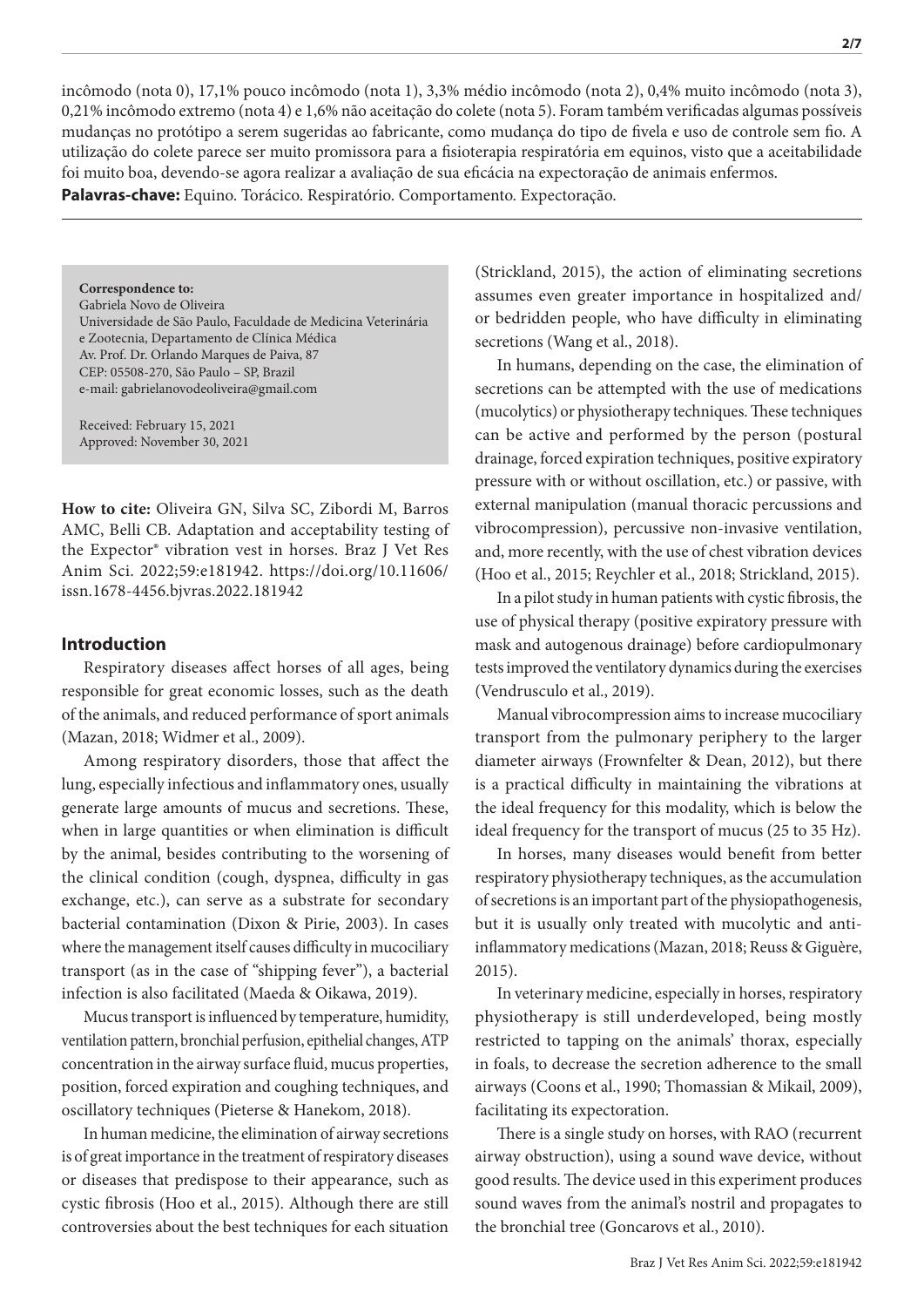The development of external vibration devices for humans in the form of vests, for direct action on the chest, is already a reality, although still not widespread. A Brazilian vest has been developed (Expector®) and is already in research and use in human medicine (Angheben et al., 2016). But there had been no adaptation for veterinary medicine. Given this need, the human model was adapted by the company to the equine's dimensions, requiring a test to verify its acceptability and safety for healthy adult equines before carrying out effectiveness tests on sick animals.

The objective of this research was to verify the acceptability and safety of the Expector® vest adapted for healthy adult horses.

#### **Materials and Methods**

The project is based on a test of a thoracic vibration vest prototype on healthy adult equines to verify its acceptability and safety. For this purpose, a vest was adapted to the size and anatomy of the horses, in which two medium-sized adult horses (350 to 450 kg/770 to 990 lbs) were used to determine the size of the adapted prototype and the position of the fixation points and the vibrators. The prototype (Figure 1) was made by the Expector® vest company and is designed to cover the entire lung projection area of the horse.

For the acceptability and safety phase, ten (10) equines were used, male or female, adults, healthy, belonging to FMVZ-USP or private owners. Each animal went through two phases:

- Phase A placement of the vest without turning on the vibrators, evaluating the animal's acceptability, facility, adaptation to the animal's body, and discomfort due to the vest's use;
- Phase B placement of the vest and turning on the vibrators, evaluating the animal's acceptability, reaction

to the vibrators, and, if present, to which velocity/type of vibration, and the presence of adverse effects.

The two phases were performed three times in separate periods, to assess whether recognition of the process facilitates or exacerbates the animal's response. The behavioral parameters: "placement facility" and "adaptation to the animal's body", which were classified as E (excellent), VG (very good), G (good), F (fair), and P (poor) were observed. The discomfort of the animals to the vest (phase A), which was evaluated immediately after the vest was placed and again after 5 minutes, and the animals' response to vibration, were classified from 0 to 4 (0 being no discomfort, 1 little discomfort, 2 intermediate discomfort, 3 moderate discomfort, and 4 extreme discomfort). For calculation purposes, grade 5 was considered non-acceptance of the vest. The response was evaluated on low and high intensities for the four vibration types. The heart rate (HR) and respiratory rate (RR) were also evaluated at the beginning and end of each repetition.

The project animals were used for daily handling, with eight of them used for hippotherapy and two not used for riding.

The information (breed, sex, age, and behavior) of the 10 animals used in the project is shown in Table 1.

The variation of heart and respiratory rates in the evaluated times were statistically compared by the Tukey test, considering p<0.05 for statistical difference. The GraphPad Instat software, version 3.01 was used.

#### **Results and Discussion**

During the use of the prototype in the experiment, suggestions were made for some changes, such as changing the type of buckle that attaches the vest to the animal's chest. The model used is easy to adjust, just demanding pulling



Figure 1 – Prototype of the Expector® vest placed on one of the horses used in the project.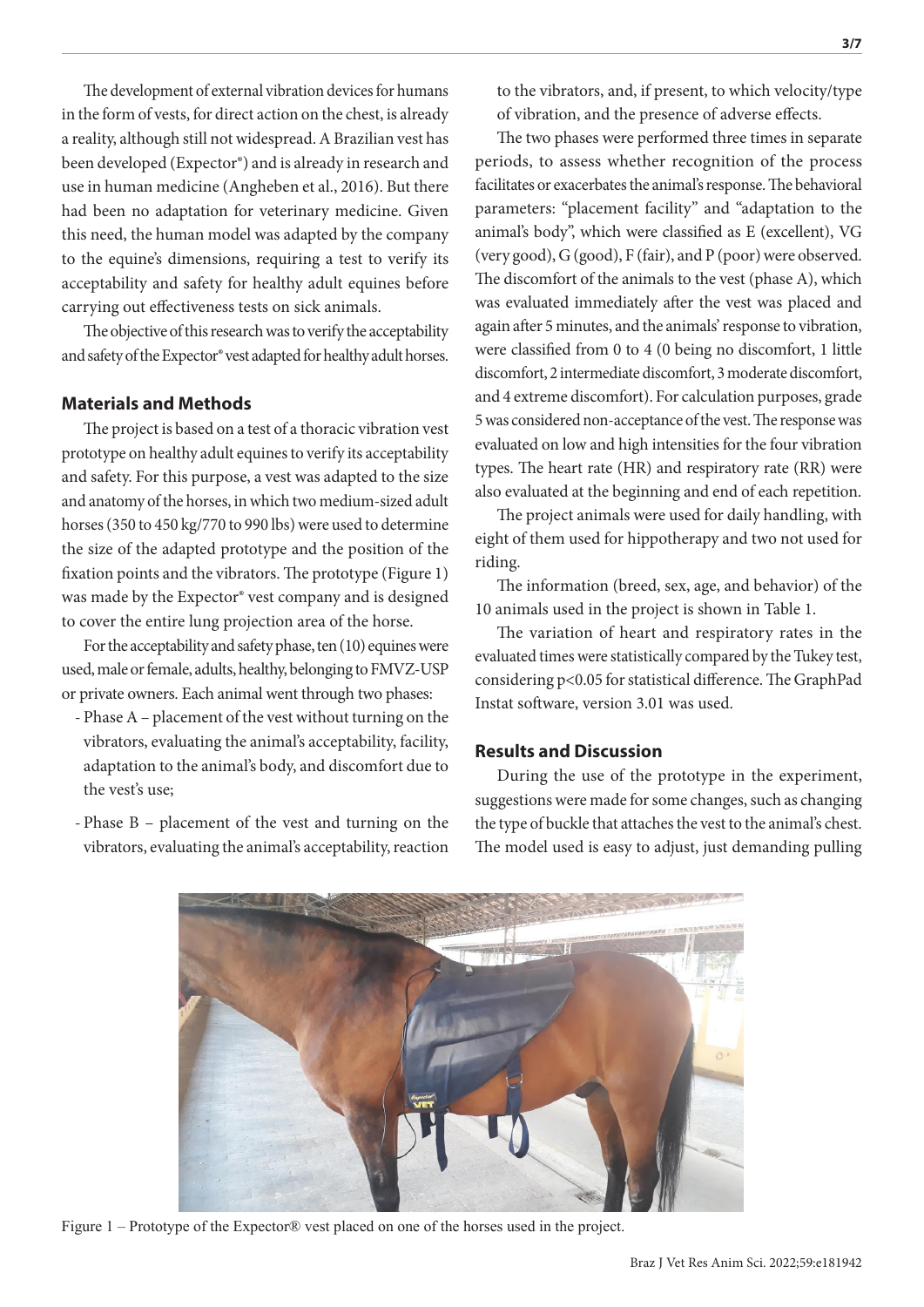Table 1 – Relation of breed, sex, age, and behavior of the 10 animals used in the experiment

| Animal | breed                        | Sex    | age (years old) | <b>BEHAVIOR</b>           |
|--------|------------------------------|--------|-----------------|---------------------------|
|        | Mixed breed                  | Female | 17              | calm; use in hippotherapy |
|        | Andalusian                   | Male   | 17              | calm; use in hippotherapy |
|        | Andalusian                   | Male   | 17              | calm; use in hippotherapy |
| 4      | Arabian                      | Male   | 17              | calm; use in hippotherapy |
|        | Criollo                      | Male   | 8               | calm; use in hippotherapy |
| 6      | Criollo                      | Female | 8               | calm; use in hippotherapy |
|        | Andalusian                   | Male   | 8               | calm; use in hippotherapy |
| 8      | <b>Brazilian Sport Horse</b> | Male   | 18              | calm; use in hippotherapy |
| 9      | Arabian                      | Male   |                 | calm; not used for riding |
| 10     | Arabian                      | Male   |                 | calm; not used for riding |
|        |                              |        |                 |                           |

the excess tape. But the strap is exceptionally large and ended up with a large portion that sometimes touched the floor, in addition to not being quickly removable. The ideal would be to change it to a model that is easy to place and adjust, with a quick-release mechanism for emergencies, such as quick-release buckles or straps with Velcro closure.

The wired control for changing the intensity and type of vibration works very well (Figure 2) but, if possible, it could be replaced with wireless control. This would help avoid accidents if the animal does not accept the procedure or becomes alarmed during its performance. In addition, when switched on, the control could start at the low intensity, not the current high level, which often scares the animal due to strong vibration and noise. Thanks to the indicator light it is possible to know what type of vibration the vest is on, but there is no indicator of the intensity of vibration, which would also be good to know during the procedure.

After the three days of the experiment for each animal, it was possible to verify the changes in the heart (HR) and respiratory (RR) rates of the horses, as well as their behavior. The graphs in Figures 3 and 4 show the changes in HR and RR, respectively. Table 2 shows the means and statistical evaluation of these parameters.

Based on the evaluation of the graphs and table, it is possible to notice that the heart rate of the animals showed no statistical difference and remained within the normal range for horses (28 to 44 bpm), except for animal 5, which on the second day of the experiment was startled by an external stimulus, presented intense tachycardia, and did not allow the completion of the phase B protocol. Concerning the respiratory rate, no statistical difference was observed either. Only one animal (Animal 4) presented values within the normality range for horses (8 to 18 bpm) during the three days of the experiment, with the other animals presenting moments of tachypnea. The increased values of heart and respiratory rates obtained demonstrate that even if the animals accept the placement and functioning of the vest, they are expected to show a certain

Table 2 – Means and statistical evaluation of heart and respiratory

| rates at the evaluated times |                   |                         |  |  |
|------------------------------|-------------------|-------------------------|--|--|
| Time                         | <b>Heart hate</b> | <b>Respiratory rate</b> |  |  |
| <b>BAsal</b>                 | 33.6              | 14.6                    |  |  |
| Day 1 initial                | 33.0              | 16.6                    |  |  |
| Day 1 end                    | 33.8              | 17.0                    |  |  |
| Day 2 initial                | 29.2              | 19.0                    |  |  |
| Day 2 end                    | 37.8              | 16.6                    |  |  |
| Day 3 initial                | 29.0              | 19.0                    |  |  |
| Day 3 end                    | 29.7              | 20.2                    |  |  |
| р                            | 0.3914            | 0.7686                  |  |  |

Figure 2 – Control used on the prototype.

reaction to it, as occurs with various types of manipulation in equines. We found that animals already accustomed to more intense handling and saddle placement were more receptive to putting on the vest, with less discomfort compared to animals unaccustomed to such handling.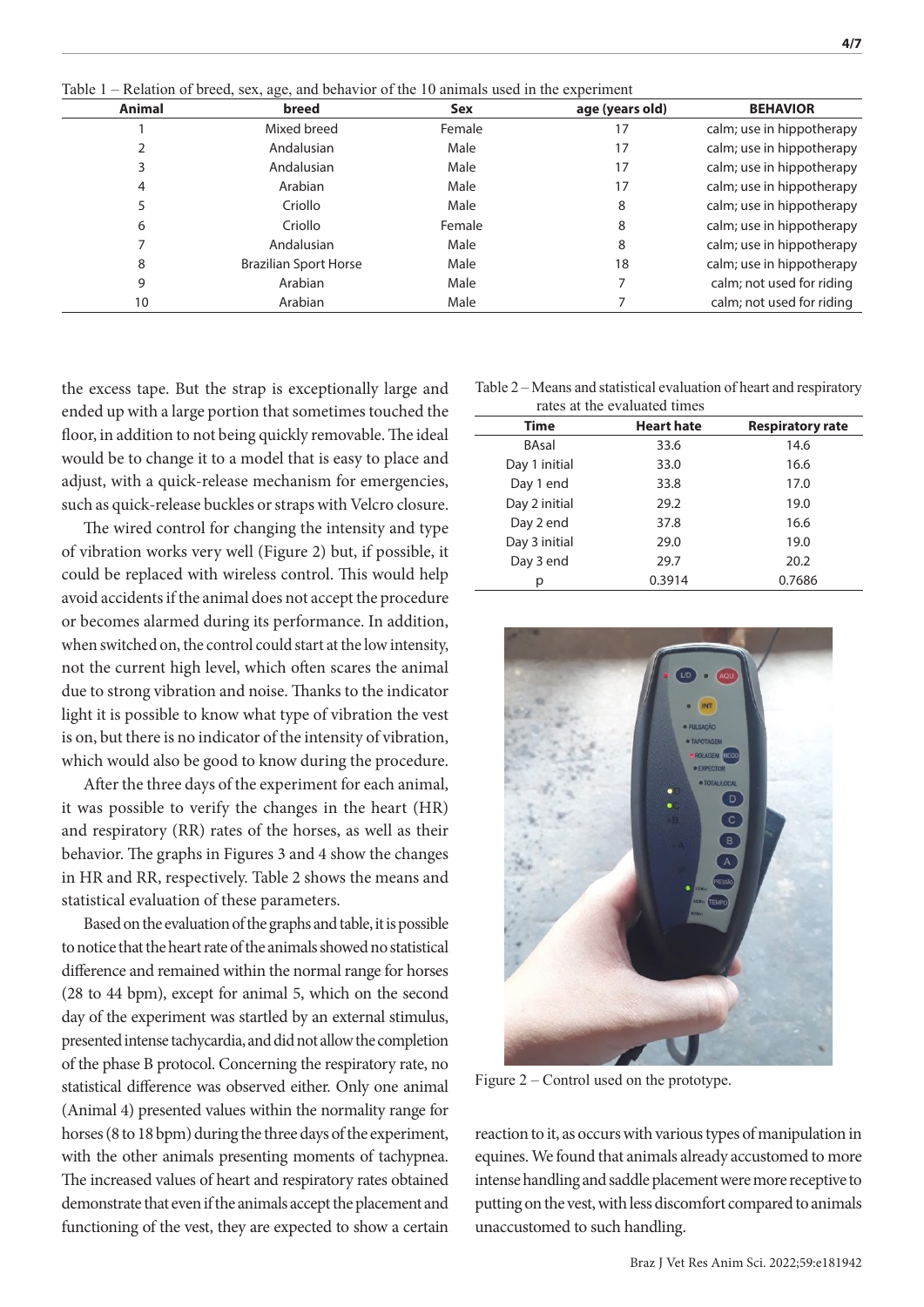Heart Rate (HR) Beats per minute (bpm) -Animal 1 -Animal 2 -Animal 3 Animal 4 Animal 5 Animal 6 Animal 7 Animal 8 Animal 9 Animal 10  $\mathbf 0$ Basa Initial HR Final HR Initial HR Final HR Initial HR Final HR **HR** day 1  $day<sub>1</sub>$  $day<sub>2</sub>$  $day<sub>2</sub>$  $day<sub>3</sub>$  $day<sub>3</sub>$ -Animal 1  $\overline{24}$  $\overline{22}$  $\overline{24}$ -Animal 2 -Animal 3  $\overline{34}$ -Animal 4  $\overline{28}$  $\overline{28}$ -Animal 5  $\frac{1}{24}$ -Animal 6  $\overline{28}$  $\overline{30}$  $Animal 7$  $Animal<sub>8</sub>$  $30^{\circ}$  $-Animal<sub>9</sub>$ Animal 10 

Figure 3 – Animals' basal heart rate values, as well as initial and final HR on each day of the experiment.



Figure 4 – Animals' basal respiratory rate values, as well as initial and final RR on each day of the experiment.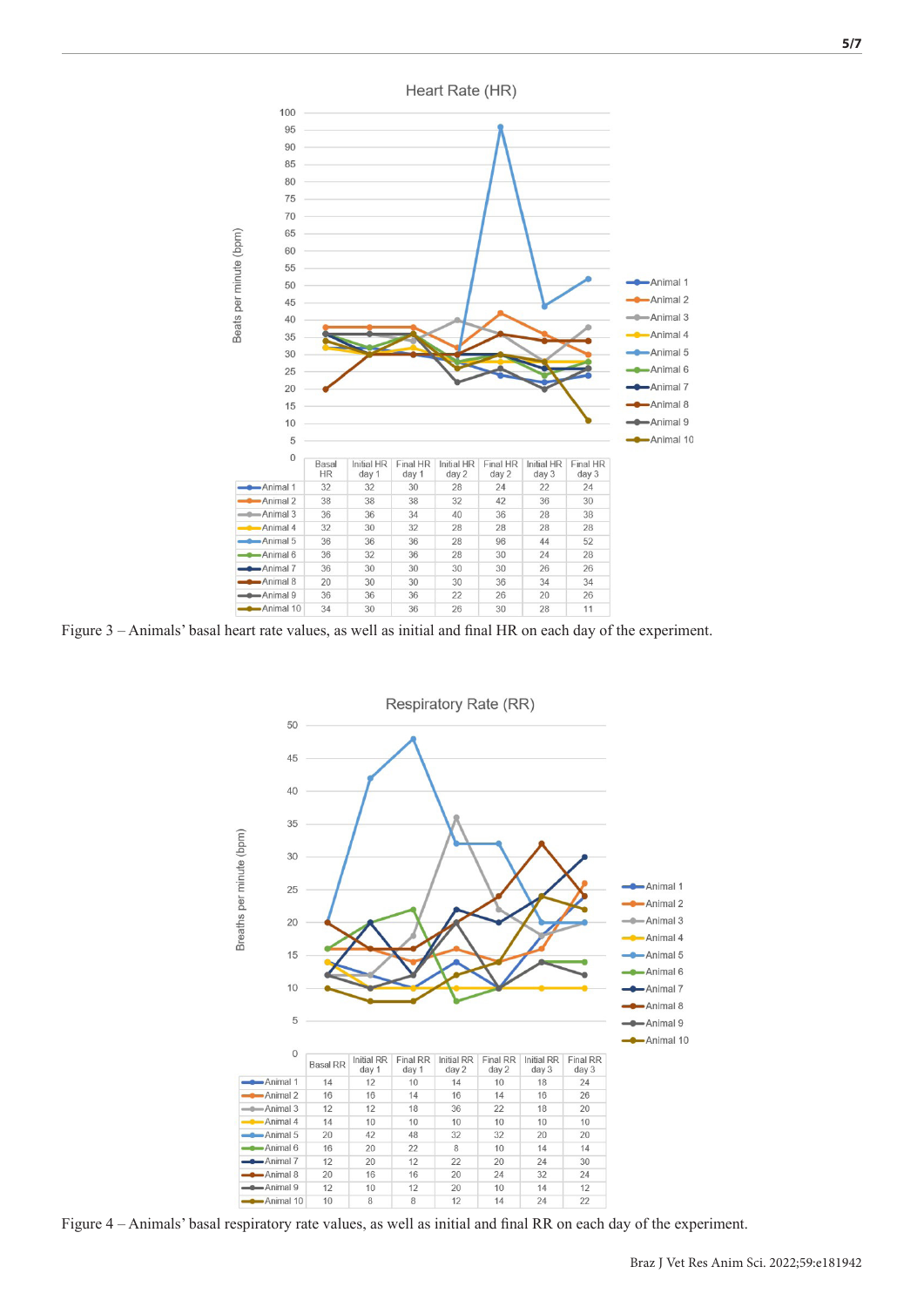

In addition to the physiological parameters mentioned above, the behavioral parameters "ease of placement" and "adaptation to the animal's body" were also observed. Regarding these two parameters, only one animal (Animal 5) did not receive an Excellent (E) assessment during the 3 days. Thus, on the first day of the experiment, we obtained 100% of Excellent (E) grades for both parameters, but on days 2 and 3 this value dropped to 90% due to the change in Animal 5's response. It is important to note that for the classification of animal discomfort, it is necessary to pay attention to indicators other than HR and RR values, such as repetitive head movements (discomfort), wide-opened eyes (fear), ears turned backward (irritation), dilated nostrils (warning), ears forward and erect (attentive animal), and excessive tail wagging (irritation or discomfort).

In phase B, the animals' response to vibration was evaluated at low and high intensities for the four vibration types of the device and is represented in Figure 5. In most cases (77.29% of the evaluations), no discomfort was observed on the part of the animals, followed by little discomfort (17.08%). To a lesser extent, there was intermediate discomfort (3.33%), non-acceptance of the vest (1.67%), moderate discomfort (0.42%), and in a lesser amount, extreme discomfort (0.21%).

Regarding the discomfort to each vibration type, the animals showed more discomfort immediately after the vest was

connected (mode 1), and gradually became more comfortable with the vibration. Out of a total of 108 perceived discomforts (regardless of the degree assessed), 40 were identified in Mode 1 of vibration, corresponding to 37% of the disturbances, with the others distributed evenly among the other 3 vibration types.

In addition to the classification of the level of discomfort, the presence of secretion or cough was also verified each time the intensity or type of vibration was changed. Of a total of 480 vibration times evaluated, nasal secretions were verified only during 9 of them, and no cough was verified at any time.

Given the findings, it appears that the vest is safe, easy to use, with good acceptance by the animals, and with variation in the discomfort response following the horses' characteristics, as well as for any other procedure done in this species.

#### **Conclusion**

Despite the small changes that are necessary for the making of the vest, its use seems to be very promising for respiratory physiotherapy in horses, since it has proved to be safe and easy to adapt and use. A second project evaluating its efficacy in sick animals is necessary. For that, animals with respiratory conditions should be used to check the expectoration resulting from the protocol with the use of the vest.

### **Conflict of Interest**

None of the authors of this paper has a financial or personal relationship with other people or organizations that could inappropriately influence or bias the content of the paper.

#### **Ethics Statement**

This research project was approved by the Ethic Committee on Animal Use of the Faculdade de Medicina Veterinária e Zootecnia, Universidade de São Paulo, under the number CEUA FMVZ-USP n. 4891280519.

#### **Acknowledgements**

To Enesco Energia, Saúde e Correlatos EIRELI for the making of the prototype and the company's Executive Director Mr. Admilson Marin for his availability and interest in the development of the project. To Instituto Anjos de Deus, who provided facilities and support for the conduction of the experiment, as well as some of the animals used.